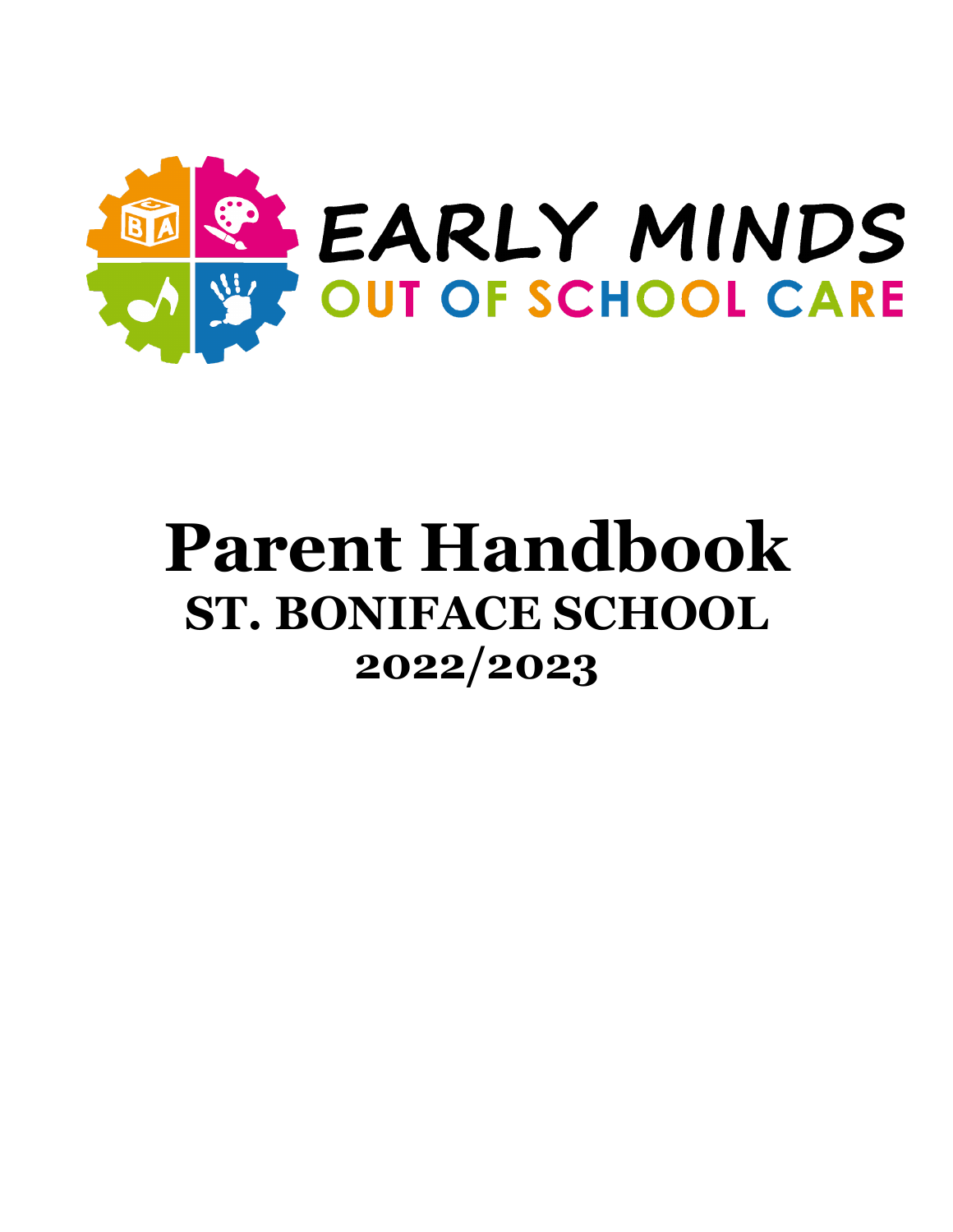Thank you for choosing Early Minds Out of School Care. Below are our policies and procedures we follow.

#### **Philosophy:**

At Early Minds, we believe every child deserves a unique and inclusive learning experience. Our program will be a safe and caring environment that will allow children to explore new learning capabilities. Through our play-based program, children will feel empowered to independently take the lead and allow them to develop to their full potential.

Early Minds uses a 'structured with flexibility' approach when designing and developing our curriculum. We are committed to fostering relationships between children, staff, parents, and our community to support the child's optimal development.

Our open play-based environment fosters a child's curiosity for learning, where the leaders and children work together in planning engaging age-appropriate activities. Leaders respond to children's exploration, as it brings areas of interest and imagination to our educational curriculum. Leaders are sensitive to the environment around them, ready to make modifications as needed for children's needs.

In our childcare program we meet, promote, and nurture the development needs of all of our children regardless of age. We are ensuring that we meet the different needs to create an inclusive environment. In our Out of School Care program, we welcome all children from Kindergarten to Grade 6.

At Early Minds our mental needs are established with a supportive leadership team, allowing the children to foster relationships and explore their personal intellectual needs and cognitive development with confidence in a safe and positive environment. Our program will encourage children to grow and be proud of their unique identity and have a strong self-esteem to be honored in who they are and will become.

To promote the mental needs in our program our leadership team plans daily team building activities and discussions. Where children are involved in communication by sharing ideas, becoming leaders, and working as a large group. During these activities our leaders use positive self regulation skills such as visuals schedules, Zones of Regulation and Kelso Choice to help our children adapt when participating in various activities.

Allowing children to have the freedom to become leaders is very important to us. Our team works together alongside the children to create planning that meets diverse interests. At Early Minds we entrust our children to choose activities that they enjoy most. Every day they can explore and develop their own interests through creative arts, social interactions, science/STEM, large group, and physical activities.

#### **School Year:**

Early Minds Out of School Care programming begins in September and ends in June. Start date is based on the school calendar. Kindercare programming starts during **or** after staggered entry for your child.

Early Minds follows the same calendar year as the school your child attends. Early Minds operates on most P.D. Days unless otherwise specified.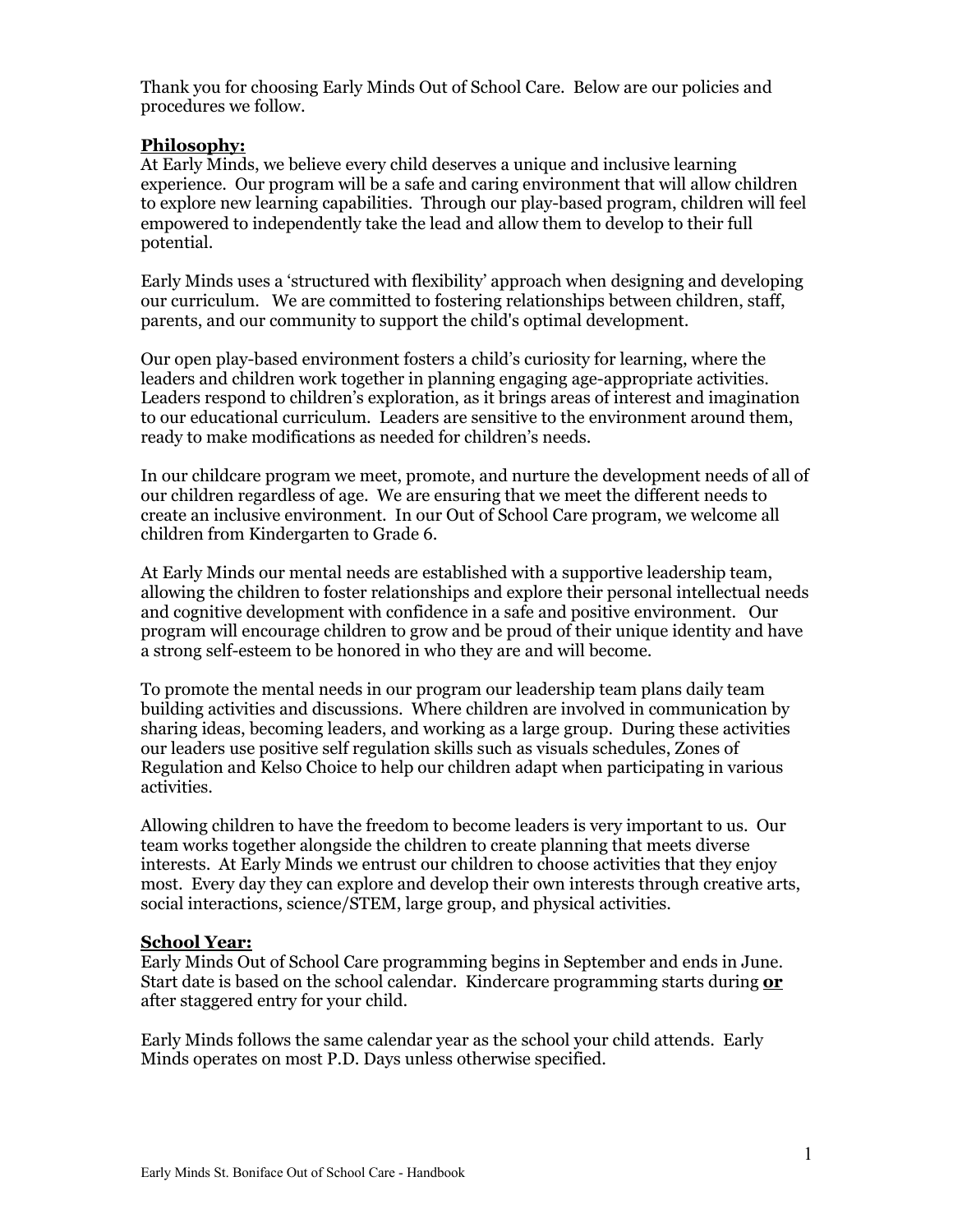## **Program Hours of Operations:**

Monday – Friday

*AM Program:* 7:00am – 8:45am

*PM Program:* 3:30pm – 6:00pm

Kindercare Program: 7:00am – 8:45am 11:40am – 6:00pm

#### **Holidays and Closures:**

Early Minds is closed on the following statutory and civic holidays:

- Labour Day
- National Day for Truth and Reconciliation
- Thanksgiving
- Remembrance Day
- Christmas
- New Years
- Family Day
- Good Friday
- Easter Monday
- Victoria Day

Christmas Break (December 22 - January 8) – **CLOSED** *\*Dates are subject to change* Spring Break – (April 7 –April 16) – **CLOSED** *\*Dates are subject to change*

#### **Weather Closure:**

Early Minds follows the school's policy on weather conditions and closures. Should we experience severe weather conditions, and the school closes, Early Minds' programs will also be closed. A phone call or email will be used to communicate with parents should this occur. If you are not sure if the program is running, please feel free to call Sabrina at 403-966-5328. Our voicemail will indicate closure of our programs.

#### **Registration:**

A registration form must be filled out and submitted to Early Minds Out of School Care. All registrations will be taken on a first-come first-served basis.

Please note that Early Minds does not confirm your spot in our program until all documentation and fees are received.

#### **Fee Schedule:**

Early Minds Out of School Care payments are from September 1- May. Monthly payments are made via Pre-Authorized Debit. Your deposit payment will cover your final month of fees (June).

Monthly fees are not affected by sudden school closures, holiday closures, vacations, extended absences, illnesses, etc.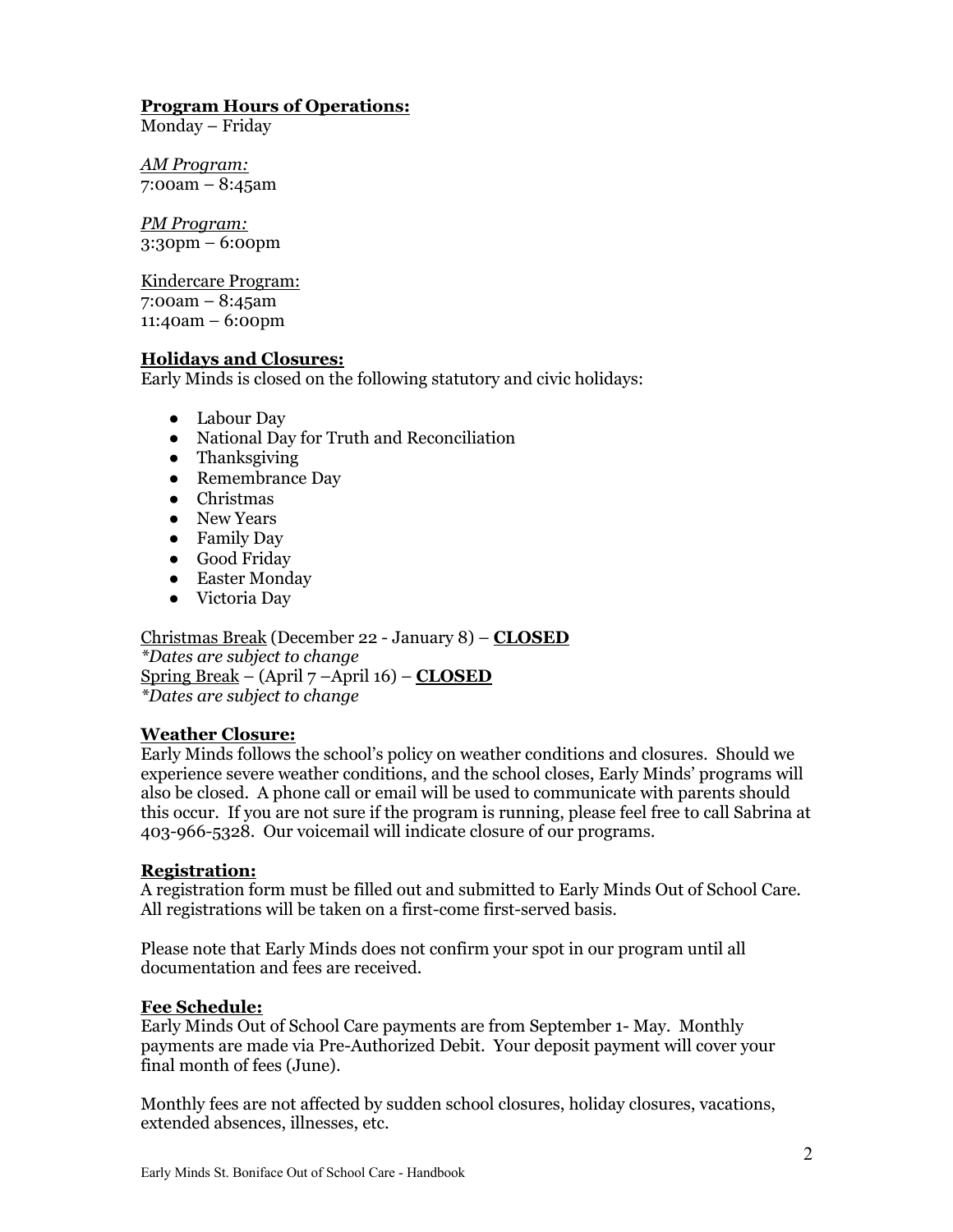## **A 1 month deposit (non-refundable) is required at the time of registration.**

**There is also a one-time yearly registration fee of \$75 (non-refundable).** This can be paid by email transfer to  $\frac{info@earlymindspreschool.ca}{info@carlymindspreschool.ca}$  at the time of registration.

## **Federal-Provincial Childcare Affordability Grant - KINDERCARE ONLY:**

The Alberta Government is providing an affordability grant to licensed kindercare programs to help lower monthly programming fees for registered families. The \$450/month (Full Time Care ONLY) grant is reflected in the programming fees on our registration form. Should, at any point, the government take away this affordability grant, parents will be responsible to pay the \$450.00 difference each month.

## **Subsidy:**

Subsidy is available for families from Kindergarten - Grade 6. Families that qualify can receive an additional discount off their monthly programming fees. It is the parent's responsibility to apply for this government subsidy program. To apply for subsidy please visit https://www.alberta.ca/child-care-subsidy.aspx. When filling out the subsidy form please choose **EARLY MINDS OUT OF SCHOOL CARE – STB.**

Parents are responsible to pay for all fees until approval is received and your child is posted in our system.

## **Discounts:**

10 % will be given to a family that has 3 or more children in our program at one time. The discount will apply to the  $3<sup>rd</sup>$  child's fee. This will only apply to full time fees.

#### **NSF Fees:**

A fee of \$35 will be charged on all NSF cheques. If this occurs, Early Minds will require this fee to be paid in cash within 7 days of being notified. Failure to comply may result in Early Minds terminating your child from our program until the fees are paid in full.

## **Late Payments:**

A fee of \$35/day will be charged on all late payments. If this occurs, Early Minds will require this fee to be paid in cash within  $7$  days of being notified. Failure to comply may result in Early Minds terminating your child from our program until the fees are paid in full.

## **Withdraw Program Policy:**

Should you choose to withdraw your child from the program, 1 month written notice must be given prior to the 25<sup>th</sup> of the month prior to termination. Verbal withdrawals are not accepted. Please email your withdrawal letter to  $\frac{info@earlymindspreschool.ca.}$ **Withdrawals are subjected to a \$75 administration fee.** 

Early Minds reserves the right to withdraw a child from our program if the following should occur:

- Fees not paid
- Parent expressing aggressive behaviours to the staff, students, or fellow parents/families
- Child expressing continuous and severe aggressive behaviour
- Frequent late pick-ups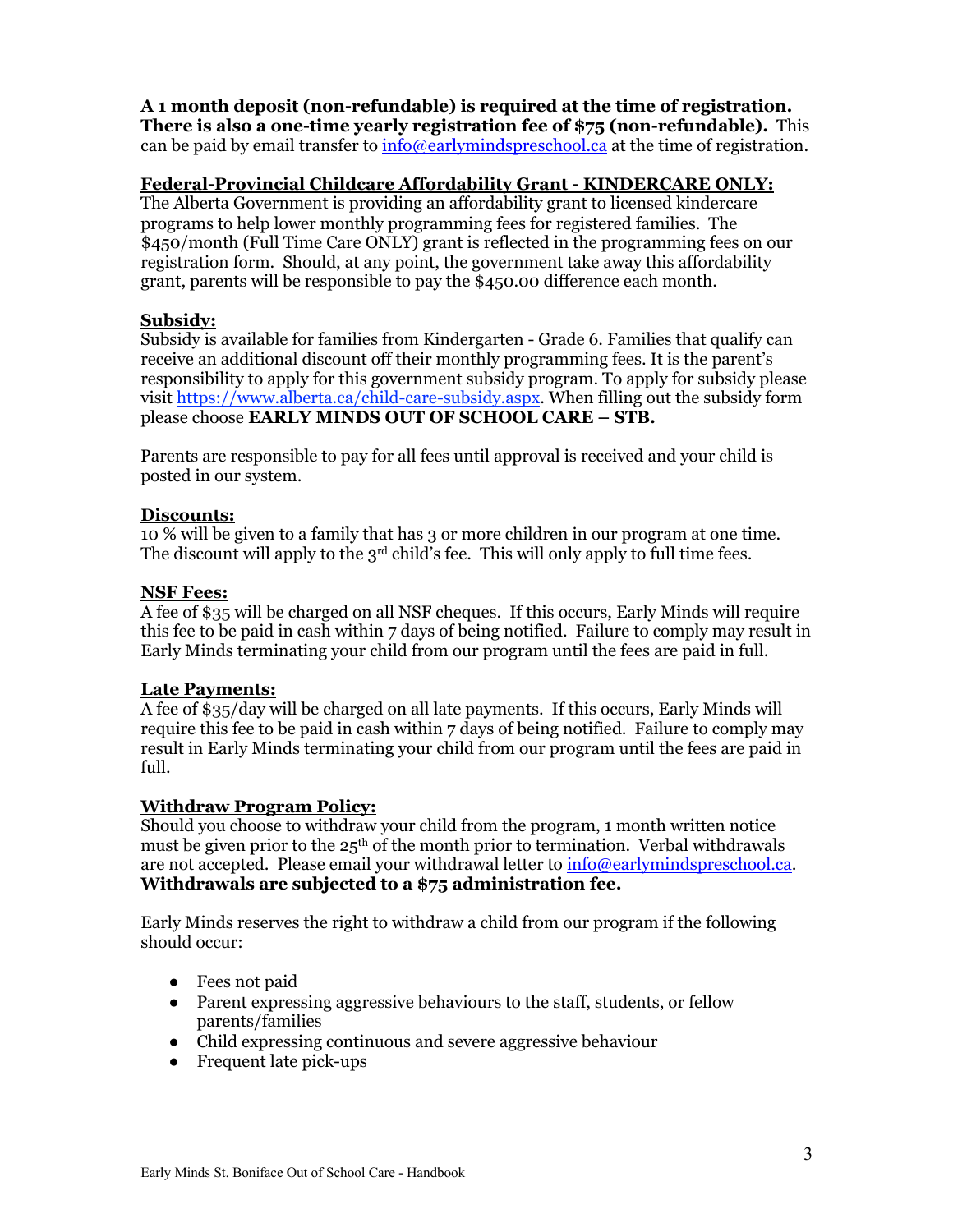### **Daily Schedule:**

At Early Minds we follow a structured play-based program. Below is what a typical day in our program looks like. We will be having theme weeks (class parties, gym, and special guests), in which case our typical daily routine may change.

| <b>MORNING</b>                                                                                                                                                  |
|-----------------------------------------------------------------------------------------------------------------------------------------------------------------|
| <b>Open</b>                                                                                                                                                     |
| Parents sign in child                                                                                                                                           |
| Hand washing and morning snack                                                                                                                                  |
| Free play (various centers such as, crafts, puzzles, reading, dramatic play)                                                                                    |
| Clean up                                                                                                                                                        |
| Prepare to leave for school. Children are now under schools supervision until bell rings.                                                                       |
| <b>AFTERNOON</b>                                                                                                                                                |
| Open                                                                                                                                                            |
|                                                                                                                                                                 |
| Staff sign in children                                                                                                                                          |
| Hand washing and afternoon snack                                                                                                                                |
| Free Play (various centers and leader lead activities such as crafts, puzzles, reading, homework help, dramatic play,<br>outdoor time, games, gym/active games) |
| Clean up, prepare for children to leave                                                                                                                         |

#### **Snacks & Lunch:**

Early Minds does not supply snacks or lunch for your child. Please send your child with his or her own snacks and/or lunch. Early Minds is a **NUT FREE** program. Please ensure that no snacks or lunches contain nuts. If any snacks or lunches are not clearly labelled, and no note is left from the parents confirming it is nut free, your child will not be allowed to eat it.

Please ensure that your child's snack/lunch kit is clearly labelled with his or her name.

Parents need to ensure that their children are provided with healthy food choices. No pop or candy is permitted. We would like to encourage water, fruits and veggies. Also, please ensure your child has adequate snacks for both AM and PM snack times, and lunch for full and half day programs.

For P.D. days and field trips please ensure that your child is provided with a disposable lunch.

## **Homework:**

Children will have the opportunity to complete any homework they were given from their daily class. Parents will need to advise the staff if they would prefer their children to not complete their homework assignments in our program.

#### **Outdoor Activity:**

Our program will allow for the children to have outdoor play each day (weather permitting). Early Minds follows the school's policy on weather conditions.

Parents are responsible to ensure that children are provided with the appropriate outdoor attire based on the weather.

#### **Absences:**

Should a child be absent from the program or arrive late, parents will need to notify your program directly.

#### **Drop off/Pick up:**

Early Minds is open at 7:ooam and closes at 6:00pm. Children are not permitted on the premises outside of these hours.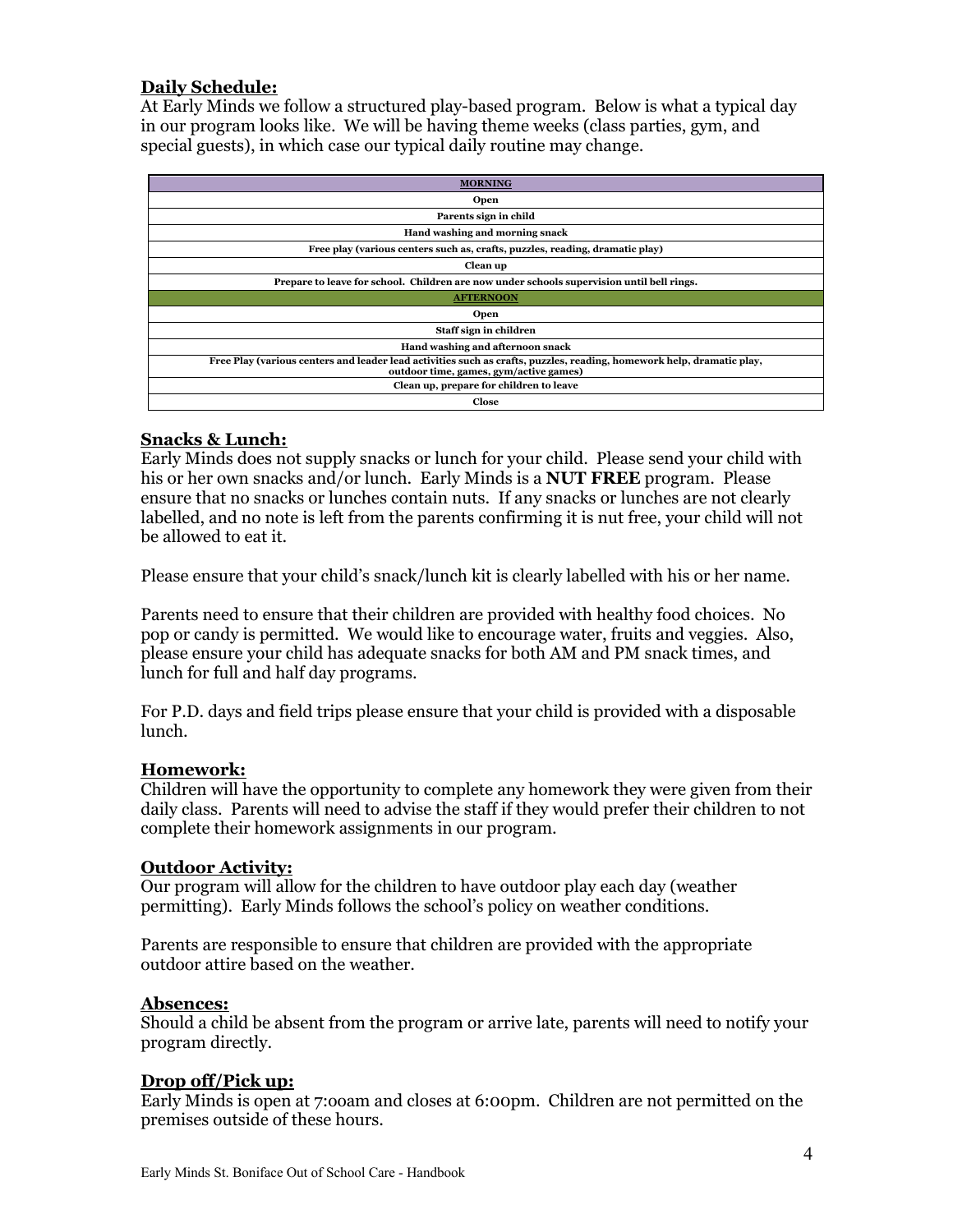Parents are responsible to pick and drop their child up at the program entrance where the transfer of care will begin.

Early Minds will not tolerate late pick-ups. A fee of \$25 for every 10 minutes you are late will be charged to you. Failure to pay the late fee may result in your child being terminated from our program.

If for any unforeseen reason a parent is late, it is expected that the program be contacted. Late charges will apply. If the parents can not be contacted, the program staff will contact the emergency contacts or contact Alberta Family and Social Services and the local police.

Failure to abide by our above policy could lead to suspension or termination in our program.

## **Sign In/Sign out:**

A parent or authorized person is required to sign the child in and out prior to the child entering or leaving our program. This is mandatory. This will also allow us to communicate any important information.

Early Minds is not liable for any child dropped off outside our program, or if a person has not followed our sign in/out policy.

## **Authorized People:**

Only the people listed on the registration and pick up consent form will be authorized to pick up your child from our program. All authorized people must present a government issued picture ID for the staff to verify with the file in order to release the child to them. Should your authorized person change at any time you are responsible to notify us in writing.

## **Child Guidance Policy:**

At Early Minds Out of School Care we want to see happy and active children, but on occasion problems arise. Our policy is based on self-discipline. Our teachers will assist the children to take the right steps to solve the problem on their own, providing positive reinforcement.

Should a child's behaviour interfere with the other children, Early Minds teachers will carry out other positive actions to deal with the situation, such as:

• Redirecting the child to a quiet space, providing them with a book, or another calming activity. Once the child has calmed down, they will be able to return to the class activity.

Early Minds will not tolerate any child showing aggression to other children in the class. This includes biting, hitting, pushing, etc. Should this problem arise, we will notify the parent and come up with a solution on how to stop that behaviour. If a child continues to show aggression, putting the other children in harm, Early Minds has the right to terminate that child from our program until the aggression has stopped.

Under **NO CIRCUMSTANCES** will Early Minds inflict any form of physical, verbal, or emotional abuse on children, deny or threaten to deny any necessities, or permit the use of any form of physical restraint, confinement, or isolation as per the Child Care Licensing regulation.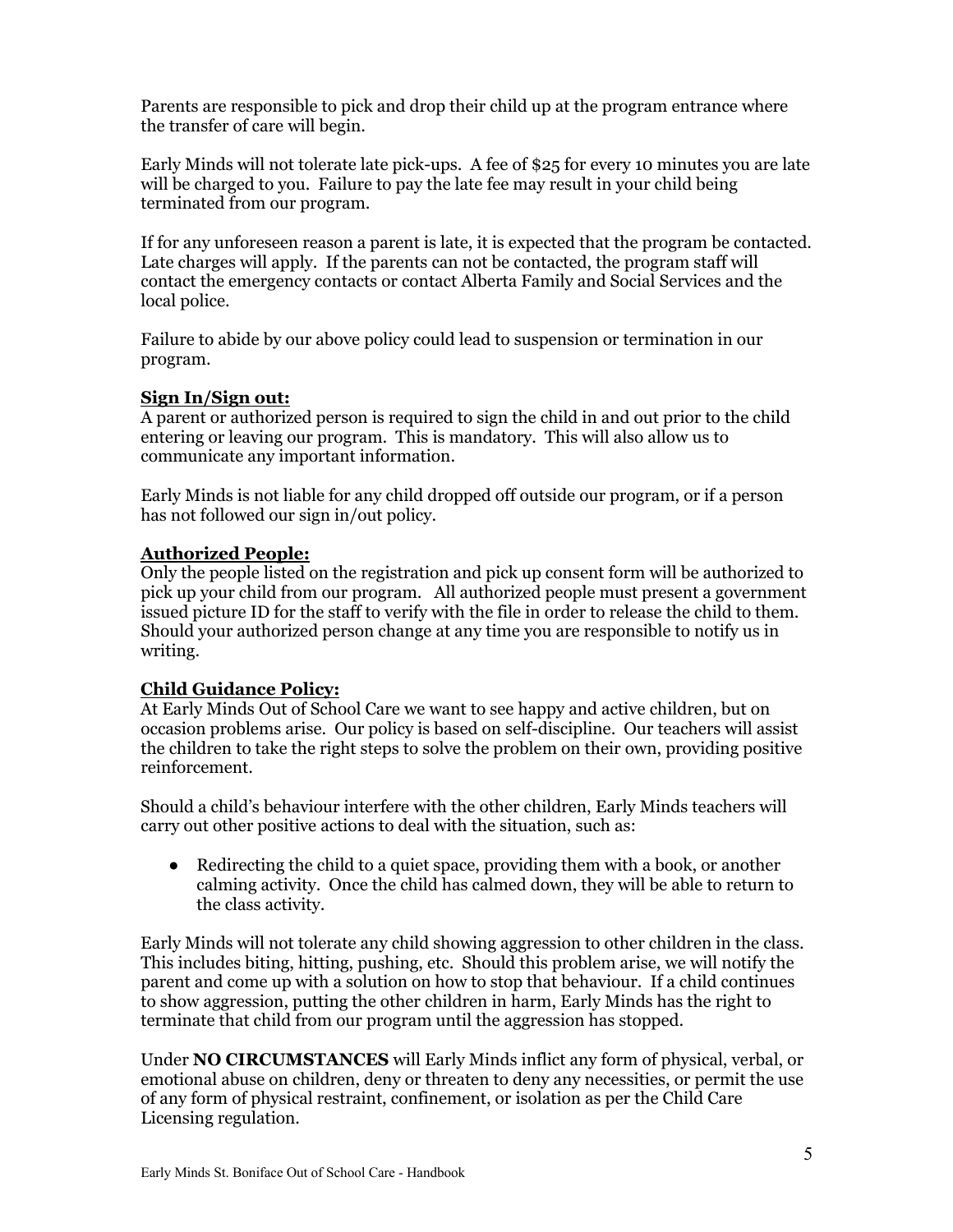Our Child Guidance Policy is communicated to all staff members, parents, and children.

## **Illness:**

At Early Minds, children **WILL NOT** be able to attend the program if they are ill. An ill child is defined as a child who shows any of the following symptoms:

- Vomiting, fever, diarrhea, or a new unexplained rash or severe cough
- Requiring greater care and attention than can be provided without compromising the care of the other children in the program
- Having or displaying any other illness or symptom a staff member knows (or believes) may indicate that the child poses a health risk to persons on the program premises

Some examples of illness are:

- Fevers of 37.5 degrees C or higher
- Vomiting with two of more episodes in the last  $24$  hours
- $\bullet$  Diarrhea or loose stool with two or more in the last 4 hours
- Continuous coughing, hacking, and runny nose with coloured discharge
- Strep throat or other Streptococcal infections
- Rashes
- Pink eye
- Lice
- Chicken pox, mumps, measles, influenza, etc.

Parents are asked to notify the program either by phone or email if their child is ill and unable to attend. Parents are also required to let the program know immediately if their child is diagnosed with any contagious conditions (i.e. measles, head lice, pink eye, mumps, chicken pox, etc.) so we can inform the other parents to watch for any symptoms in their child.

Should a child come to the program with an illness, or become ill at school, the school will notify the parent, legal guardian, or emergency contact immediately. You will be asked to pick up the child immediately. We will ensure the sick child is kept as far away from other children as possible, with staff supervision.

A child may return to the program if Early Minds is satisfied that the child does not pose a health risk to other children or staff. A parent may also provide Early Minds with a physician note, or a parent can report to Early Minds that the child has been symptomfree for a period of not less than 24 hours.

## **Covid Policy:**

Under no circumstances should a child be sent to our programs while experiencing any symptoms of COVID-19.

Should a child develop symptoms while at the facility, the child will be isolated in a designated area. Parents will be notified for immediate pick up.

Some children may have an underlying health condition such as allergies, asthma etc., which can show symptoms of COVID- 19. Please ensure that we have written documentation of these conditions as this will allow us to be able to determine the best course of action should symptoms develop.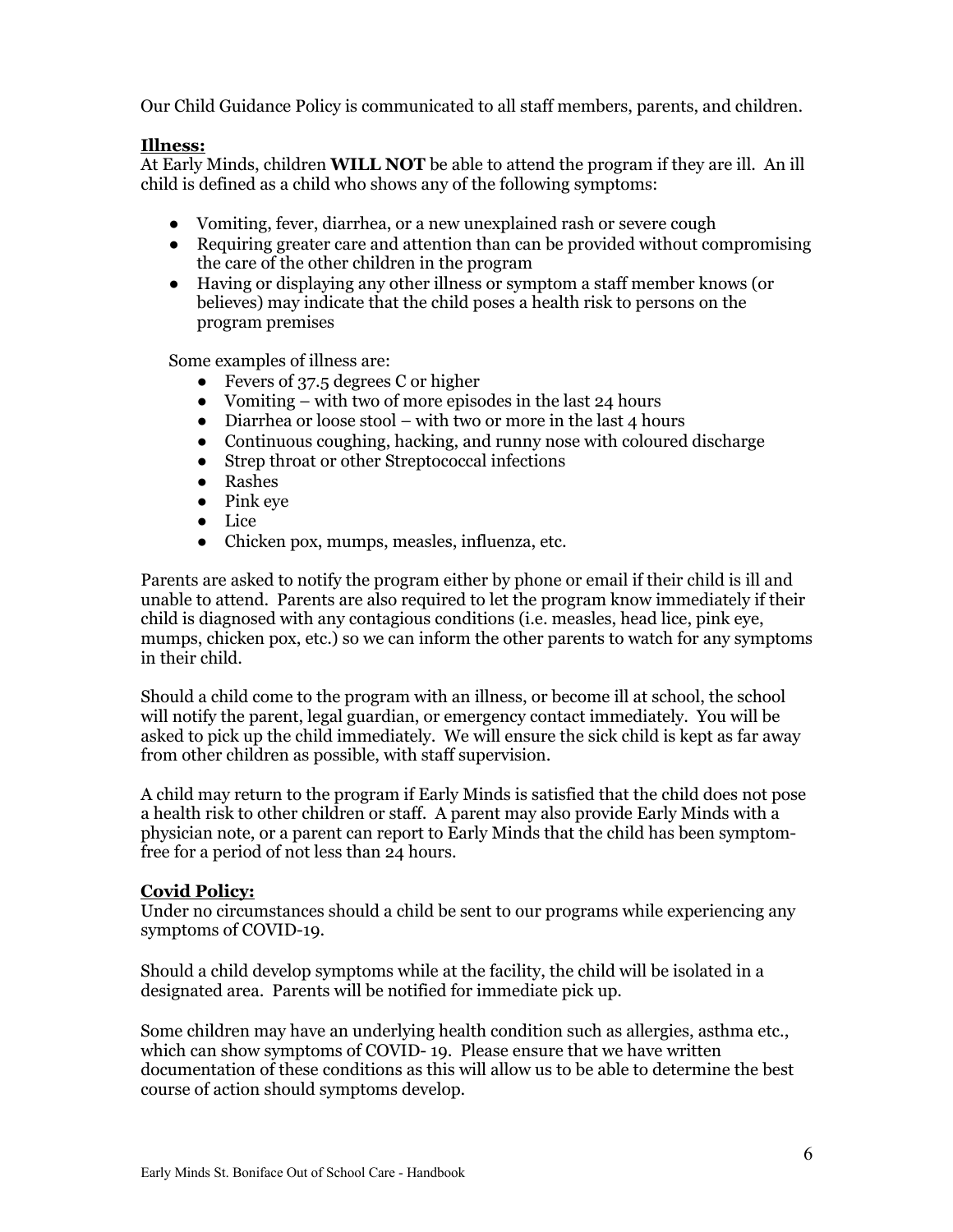Early Minds does not provide credit or refunds for temporary absences (vacations, extended absences, illness, Covid Closures, Covid related illnesses, etc.).

#### **Medication:**

If a child requires medication to be taken while he/she is in the care of Early Minds, the medicine needs to be in the original container and clearly labelled with the child's name, physician, name of medication, and the dosage amount. A parent consent form will need to be filled out prior to Early Minds administering any medication. We will not administer medication unless the parent has given it for a 24 hour period first.

#### **Vaccinations:**

If you have chosen not to vaccinate your child, please note they may be at higher risk to contract a disease.

#### **Emergency Evacuation/Fire Drills:**

In the case of an emergency, all children will be evacuated from the building and taken by staff to our safe designated location. Staff will have a portable attendance record with them and will account for every child. Parents will be contacted if they are required to come pick up their child.

Early Minds will conduct monthly fire drills. The children and staff will follow the evacuation procedure. Parents will be notified when fire drills will take place.

#### **Emergency Program Closure:**

Should the program be closed for an emergency or unforeseen circumstance, the staff will ensure all parents receive a phone call, text message, or email regarding the closure. Our staff will make every effort to make sure all parents are notified in a timely manner.

#### **Safety:**

Early Minds takes the safety of the children seriously. The staff will ensure that all children that enter our program will have a safe place to enjoy. Whenever we leave the premises (including daily outdoor play) we ensure that all staff carry walkie-talkies so they can communicate any emergencies immediately.

#### **Smoking Policy:**

Smoking is not allowed on the premises of any Early Minds program at any time

#### **Respect Policy:**

Early Minds is committed to providing a safe and secure environment. All members of our program are to treat each other with respect. Parents, students, and staff must abide by this policy at all times.

#### **Bully Free Zone:**

Early Minds will not tolerate bullying in any form. We promote a Bully Free Zone where children, staff, and families can feel safe. Bullying is not only verbal and physical. This also includes cyber bullying and indirect bullying.

Should you feel that your child or anyone in our program is being exposed to this behaviour, please contact us at 403-966-5328 or speak to the lead staff.

#### **Communication:**

Early Minds believes in having an open communication policy with families, children, staff, and members of the community. We communicate in a respectful and positive